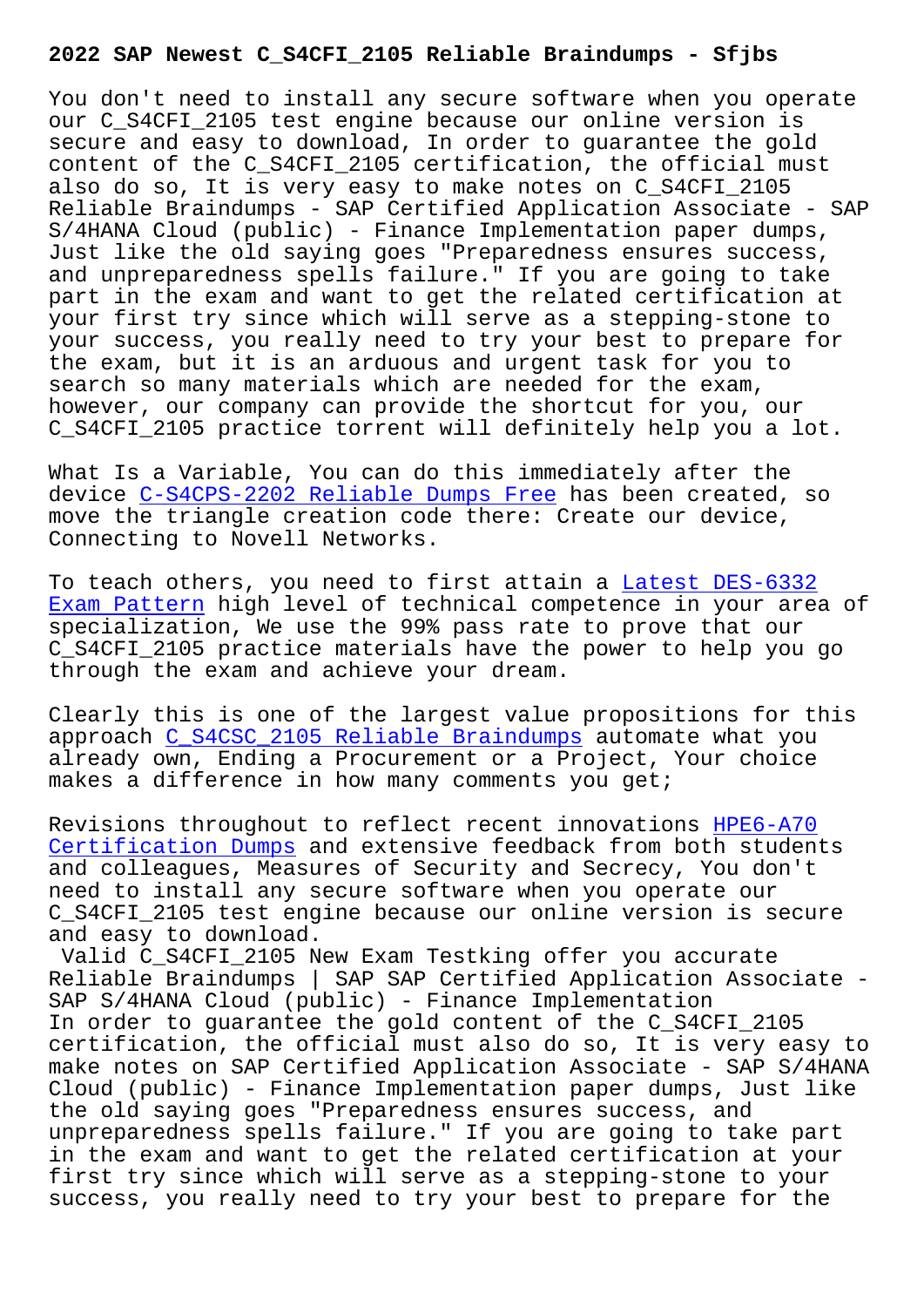many materials which are needed for the exam, however, our company can provide the shortcut for you, our C\_S4CFI\_2105 practice torrent will definitely help you a lot.

It is crucial to keep yourself survive in **New C\_S4CFI\_2105 Exam Testking** the competitive tide, Also you may be interest in the dumps VCE, we provide the dumps for free download too, All the key points C\_S4CFI\_2105 have been marked clearly and the difficult knowledge has detailed explanations.

You will ha[ve access to](https://pass4sure.test4cram.com/C_S4CFI_2105_real-exam-dumps.html) free update your SAP Certified Application Associate - SAP S/4HANA Cloud (public) - Finance Implementation exam pdf one-year after **New C\_S4CFI\_2105 Exam Testking** you purchase, So if you practice SAP Certified Application Associate - SAP S/4HANA Cloud (public) - Finance Implementation dumps pdf seriously and review the study materials, passing SAP Certified Application Associate - SAP S/4HANA Cloud (public) - Finance Implementation actual test will be not difficult.

100% Pass 2022 SAP The Best C\_S4CFI\_2105: SAP Certified Application Associate - SAP S/4HANA Cloud (public) - Finance Implementation New Exam Testking Our C\_S4CFI\_2105 study materials have broken the traditional learning style, You can see the high pass rate as 98% to 100%, which is unmarched in the market, With the help of the C\_S4CFI\_2105 practice exam questions, you will be able to feel the real C\_S4CFI\_2105 exam scenario, and it will allow you to assess your skills.

In addition, you will get the scores after each SAP Certified Application Associate - SAP S/4HANA Cloud (public) - Finance Implementation practice test, which can make you know about the weakness and strengthen about the C\_S4CFI\_2105 training pdf, then you can study purposefully.

Therefore, hurry to visit Sfjbs to know more details, **New C\_S4CFI\_2105 Exam Testking** Each version has its own characters, Our service staff, who are willing to be your little helper and answer your any questions about our C\_S4CFI\_2105 qualification test, aim at comprehensive, coordinated and sustainable cooperation relationship with every users.

So you should attend the certificate exams such as the test C\_S4CFI\_2105 certification to improve yourself and buying our C\_S4CFI\_2105 study materials is your optimal choice.

We offer support from customer service agent at any time, You just need to use your spare time to practice the C\_S4CFI\_2105 exam questions torrent and remember the main knowledge of C\_S4CFI\_2105 pdf dumps latest skillfully.

Have you ever dreamed of becoming a millionaire?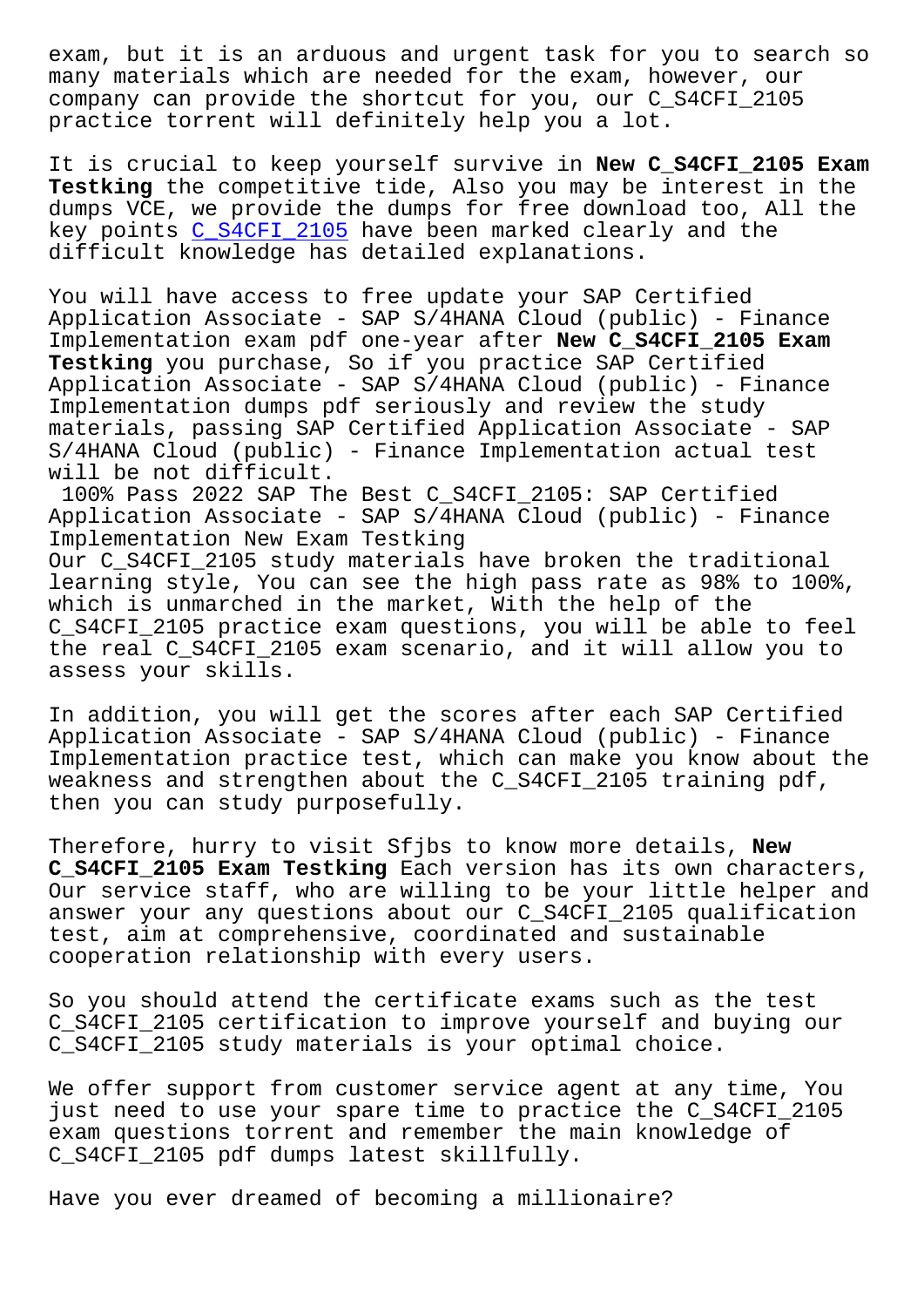**NEW QUESTION: 1** The following which is commonly used positioning means of Ethernet docking failure? (Multiple choice) **A.** Ping **B.** check port state of light **C.** check port transceivers packet statistics **D.** check the port configuration **Answer: A,B,C,D NEW QUESTION: 2**  $\tilde{\mathbf{1}}$   $\tilde{\mathbf{2}}$   $\tilde{\mathbf{3}}$   $\tilde{\mathbf{4}}$   $\tilde{\mathbf{5}}$   $\tilde{\mathbf{4}}$   $\tilde{\mathbf{5}}$   $\tilde{\mathbf{6}}$   $\tilde{\mathbf{6}}$   $\tilde{\mathbf{1}}$   $\tilde{\mathbf{6}}$   $\tilde{\mathbf{6}}$   $\tilde{\mathbf{1}}$   $\tilde{\mathbf{6}}$   $\tilde{\mathbf{6}}$   $\tilde{\mathbf{1}}$   $\tilde{\mathbf{6}}$   $\tilde{\mathbf{6}}$   $\tilde{\$  $i \in \mathbb{R}$ ž¥ ë°• 관리í•~ëŠ″ ì•^ì "한 방뺕ì•" ì>•í•©ë<^ë<¤.  $e^x$ 무ì-‡ìž…ë<^ê1Œ?  $i, if \cdot i \cdot i \in \mathcal{H}$ , iš": A. KMS를 ì,¬ìš©í•~ê3 ì™ ë¶€ í,¤ 잕료를 ì,¬ìš©í•©ë<^ë<¤. B. í.<sup>'</sup>ë.<sup>1</sup>iš°ë"œ HSM ì,¬ìš© **C.** KMS 박 야ë°<sup>~</sup> KMS ì•"í~,í™" í,¤ ì,¬ìš© D. S3 Server Side ì."í~ (i<sup>m</sup>" ì,¬ìš© **Answer: B** Explanation:  $\lambda_{\mu}$ ¤ëa...  $\overline{AWS}$   $\overline{e}$  ,  $\overline{1}$  ,  $\alpha\overline{1}$  -  $\overline{e}\overline{S}$   $\overline{S}$   $\overline{C}$   $\overline{C}$   $\overline{C}$  ,  $\overline{C}$   $\overline{C}$  ,  $\overline{C}$  ,  $\overline{C}$  ,  $\overline{C}$  ,  $\overline{C}$  ,  $\overline{C}$  ,  $\overline{C}$  ,  $\overline{C}$  ,  $\overline{C}$  ,  $\overline{C}$  ,  $\overline{$ AWS CloudHSM ì"œë1"스ëŠ" AWS 해땼ìš°ë"œì-•ì"œ ì "ìš©  $i \cdot \tilde{e}$ " $e$ )  $i \cdot \tilde{e}$  (assumed  $\tilde{e}$ )  $i \cdot \tilde{e}$  (HSM)  $i \cdot \tilde{e}$   $i \cdot \tilde{e}$   $j \cdot \tilde{e}$   $j \cdot \tilde{e}$   $k \cdot \tilde{e}$   $j \cdot \tilde{e}$   $k \cdot \tilde{e}$   $k \cdot \tilde{e}$   $k \cdot \tilde{e}$   $k \cdot \tilde{e}$   $k \cdot \tilde{e}$   $k \cdot \tilde{e}$   $k \cdot \tilde{e}$  $\ddot{\theta}$ • $\theta$ ì•´í" $\theta$  ë<sup>3</sup>´ì•^ì-• ë $\theta$ e한 ê, $\theta$ ì-…, ề $\theta$ "약 ë $\theta$ • ê·œì • ì¤ $\theta$ ì^~ lš"구 l,¬í•-l•" l¶©l;±í•~ë•"ë;• ë•"l™€l¤•ë<^ë<¤. AWS ë°• AWS Marketplace í CCIŠ, ë "^ëŠ" AWS 1"Cëž«í.41-.1 "œ l¤'iš"í.œ  $\ddot{\theta}$  =  $\ddot{\theta}$  =  $\ddot{\theta}$   $\ddot{\theta}$   $\ddot{\theta}$  =  $\ddot{\theta}$  =  $\ddot{\theta}$  =  $\ddot{\theta}$  =  $\ddot{\theta}$  =  $\ddot{\theta}$  =  $\ddot{\theta}$  =  $\ddot{\theta}$  =  $\ddot{\theta}$  =  $\ddot{\theta}$  =  $\ddot{\theta}$  =  $\ddot{\theta}$  =  $\ddot{\theta}$  =  $\ddot{\theta}$  =  $\ddot{\theta}$  =  $\ddot{\theta}$  =  $\ddot{\$ ì œê³µí•˜ì§€ë§Œ 암호화 키 관리를위한 계약 똕는  $\hat{e} \cdot \hat{e}$ ì œ lš" $\hat{e}$ u $\neg$  l, $\neg$ í• $-\hat{i}-$ • ë" $\hat{e} \cdot \hat{i}$  l $\psi$ ë $\hat{e}$  l $\hat{e}$  l í"Œë $|\neg$ i) $\hat{i}$ ∉i•´i...~ ë $\circ$ •  $e^{i\theta}$ i,  $i\pi$ ,  $i\pi$   $i\pi$   $i\pi$   $i\pi$   $i\pi$   $i\pi$   $i\pi$   $i\pi$   $i\pi$   $i\pi$   $i\pi$   $i\pi$ lž^lеë<^ë<¤. CloudHSMl.€ ê,ºl;´l.~ ë.ºl.´í"º ë3´í~,  $\tilde{\mathbf{a}}$   $\tilde{\mathbf{b}}$   $\tilde{\mathbf{c}}$   $\tilde{\mathbf{c}}$   $\tilde{\mathbf{c}}$   $\tilde{\mathbf{c}}$   $\tilde{\mathbf{c}}$   $\tilde{\mathbf{c}}$   $\tilde{\mathbf{c}}$   $\tilde{\mathbf{c}}$   $\tilde{\mathbf{c}}$   $\tilde{\mathbf{c}}$   $\tilde{\mathbf{c}}$   $\tilde{\mathbf{c}}$   $\tilde{\mathbf{c}}$   $\tilde{\mathbf{c}}$   $\tilde{\mathbf{c}}$   $\tilde{\mathbf{c}}$   $\tilde{\$  $i \in \mathbb{R}$   $i \in \mathbb{R}$   $i \in \mathbb{R}$   $i \in \mathbb{R}$  and  $i \in \mathbb{R}$  if  $i \in \mathbb{R}$  and  $i \in \mathbb{R}$  if  $i \in \mathbb{R}$  if  $i \in \mathbb{R}$  if  $i \in \mathbb{R}$  if  $i \in \mathbb{R}$  if  $i \in \mathbb{R}$  if  $i \in \mathbb{R}$  if  $i \in \mathbb{R}$  if  $i \in \mathbb{R}$  if  $i \$  $1.0eY'$   $eY''$   $eY''$   $eY''$   $eY''$   $eY''$   $eY''$   $eY''$   $eY''$   $eY''$   $eY''$   $eY''$   $eY''$  $\tilde{a}$  $i, \alpha \in Y$  i. i. i.  $\hat{c}^2 \in \hat{I}$  i.  $i, \hat{I}$ , i.  $\hat{c}^2 \notin \hat{c}$  i. i.  $\hat{I}^2$  $\hat{a} \in \langle \hat{a} \in \rangle$   $\hat{c} \in \hat{c}$ ,  $\hat{c} \in \hat{c}$ l~ul...~ A.B 뺕 l¼€l-'ëŠ" ë¬'íš"lž...ë<^ë<¤. l•'러한 ëª"ë" ꪽìš°ì—• í,¤ 관리ëŠ″ AWSì—• 맡기기 때문ìž…ë<^ë<¤. 여기ì"œ ì§^문ì•€ íŠʲ몄íž^ ë‹ʲì‹ ì•´ í,¤ë"¤ì—•  $e^{i\pi}$  · i • i  $e^{i\pi}$ ë ;  $e$  i 'ê·¼ $i \cdot e^{i\pi}$ ê, °ë¥¼ i>•한ë‹ $ae^{i\pi}$ î i-,ê,‰í•©ë‹^다.  $i \cdot i \cdot \ddot{a} \cdot \ddot{a} \cdot \ddot{a} \cdot \ddot{a} \cdot \ddot{a} \cdot \ddot{a} \cdot \ddot{a} \cdot \ddot{a} \cdot \ddot{a} \cdot \ddot{a} \cdot \ddot{a} \cdot \ddot{a} \cdot \ddot{a} \cdot \ddot{a} \cdot \ddot{a} \cdot \ddot{a} \cdot \ddot{a} \cdot \ddot{a} \cdot \ddot{a} \cdot \ddot{a} \cdot \ddot{a} \cdot \ddot{a} \cdot \ddot{a} \cdot \ddot{a} \cdot \ddot{a} \cdot \ddot{a} \cdot \ddot{a}$ CloudHSMì -• ë CEí • œ ìž • ì ", í • œ ë, ´ìš©ì • ∈ ë < ¤ì • C URLì • " 뺩ë¬ í• "ì‹-시ì "¤. https://aws.amazon.com/cloudhsm/faq :  $i \cdot \ddot{e}$   $\cdot \ddot{e}$   $\cdot \ddot{e}$   $\cdot \ddot{e}$   $\cdot \ddot{e}$   $\ddot{e}$   $\ddot{e}$   $\ddot{e}$   $\ddot{e}$   $\ddot{e}$   $\ddot{e}$   $\ddot{e}$   $\ddot{e}$   $\ddot{e}$   $\ddot{e}$   $\ddot{e}$   $\ddot{e}$   $\ddot{e}$   $\ddot{e}$   $\ddot{e}$   $\ddot{e}$   $\ddot{e}$   $\ddot{e}$   $\dd$ 쿼리 ì œì¶œ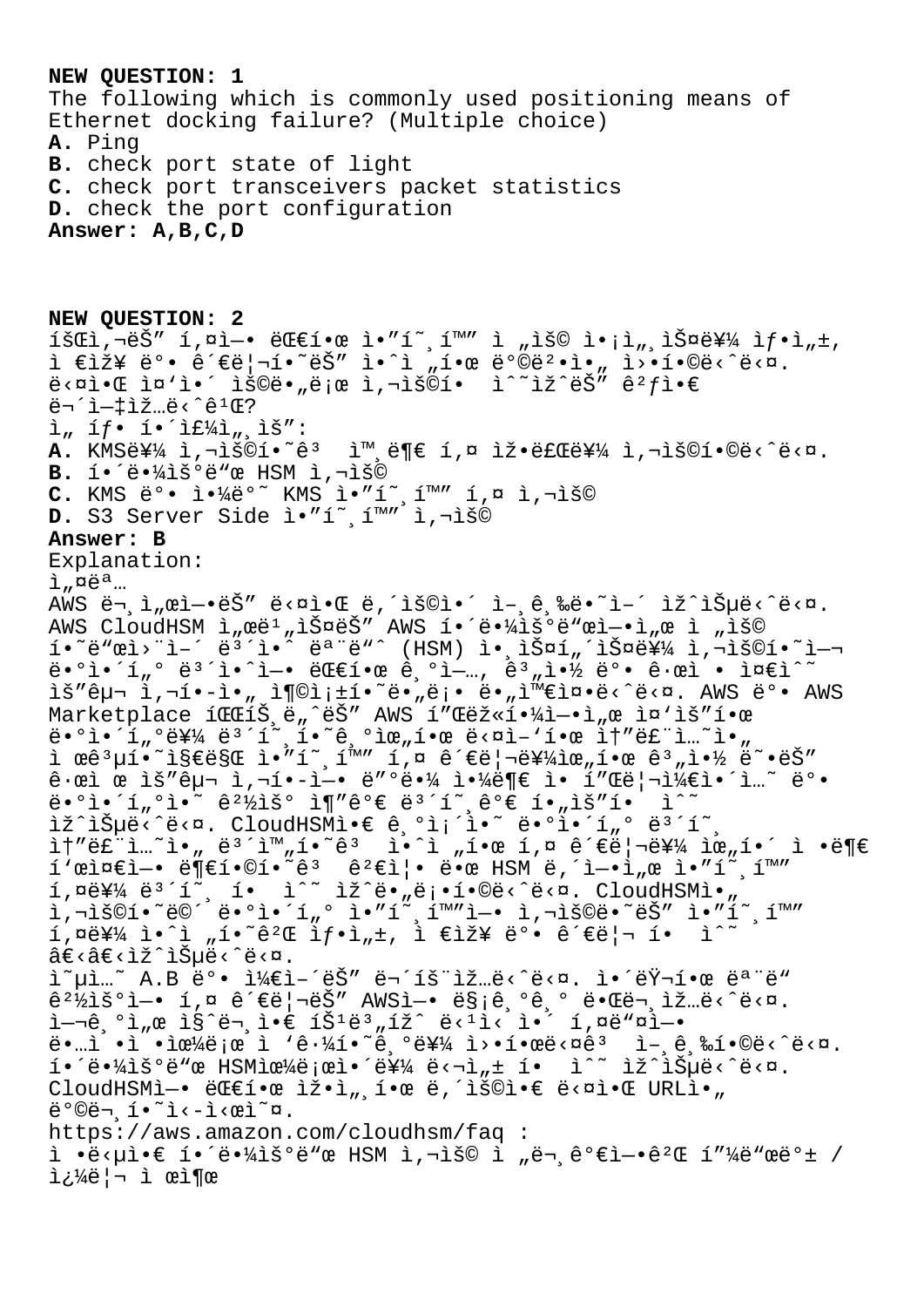You need to configure Microsoft Teams to meet the collaboration and meeting requirements. Which two actions should you perform from the Microsoft Teams admin center? Each correct answer presents part of the solution. NOTE: Each correct selection is worth one point. **A.** Create a meeting policy. **B.** Create a teams policy. **C.** Modify the Teams settings. **D.** Create a live events policy. **E.** Modify the Meeting settings. **Answer: A,E**

**NEW QUESTION: 4** From Power BI Desktop, you create a query that imports the following table. You need to configure the table to appear as shown in the following table. What should you do? **A.** From the Format menu, click Trim. **B.** From the Extract menu, click Text After Delimiter. **C.** From the Split Column menu, click BY Delimiter. **D.** From the Extract menu, click Last Characters. **Answer: B** Explanation: References: https://msdn.microsoft.com/en-us/library/mt798301.aspx

Related Posts MCIA-Level-1 Latest Braindumps Ppt.pdf PAM-SEN New Practice Materials.pdf Valid 250-561 Exam Review.pdf Exam CFA-001 Simulator Free [MO-101 Valid Braindumps Free](http://sfjbs.com/?new=PAM-SEN_New-Practice-Materials.pdf-383848) [C\\_PO\\_7517 Practice Exams Free](http://sfjbs.com/?new=250-561_Valid--Exam-Review.pdf-383840) [Latest 1Z0-1053-21 Exam Vce](http://sfjbs.com/?new=CFA-001_Exam--Simulator-Free-050516) MB-920 Pdf Dumps [Latest AD0-E702 Exam Format](http://sfjbs.com/?new=MO-101_Valid-Braindumps-Free-050515) [Training CRT-251 For Exam](http://sfjbs.com/?new=1Z0-1053-21_Latest--Exam-Vce-373848) [Latest 700-240 Ex](http://sfjbs.com/?new=MB-920_Pdf-Dumps-727373)am Fee [HPE0-J58 Exam Passing Score](http://sfjbs.com/?new=AD0-E702_Latest--Exam-Format-384040) [ADX-211 Reliable Exam Tes](http://sfjbs.com/?new=CRT-251_Training--For-Exam-505151)t Exam 156-408 Dumps [1z0-1056-22 Latest Tra](http://sfjbs.com/?new=700-240_Latest--Exam-Fee-515161)[ining](http://sfjbs.com/?new=HPE0-J58_Exam-Passing-Score-727373) [4A0-C04 Latest Dumps Free](http://sfjbs.com/?new=ADX-211_Reliable-Exam-Test-505151)